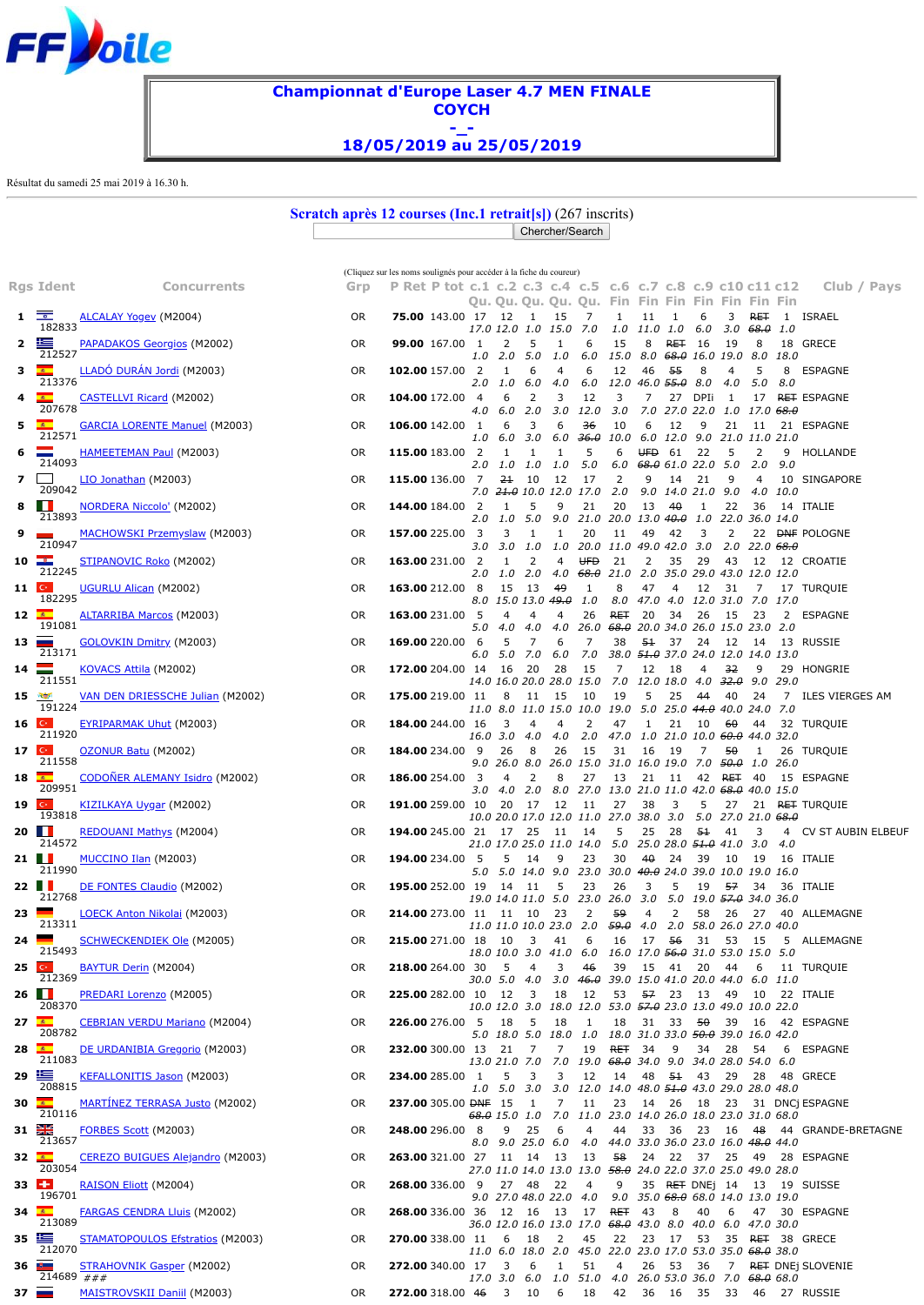|                   | 202281                                   |                                                                                       |           |                                      | <del>46.0</del> 3.0 10.0 6.0 18.0 42.0 36.0 16.0 35.0 33.0 46.0 27.0                                 |     |            |                                                              |              |          |                               |                          |              |                                                |
|-------------------|------------------------------------------|---------------------------------------------------------------------------------------|-----------|--------------------------------------|------------------------------------------------------------------------------------------------------|-----|------------|--------------------------------------------------------------|--------------|----------|-------------------------------|--------------------------|--------------|------------------------------------------------|
| 38                | 213900                                   | <b>GAMBELLI Marco (M2004)</b>                                                         | 0R        | <b>276.00</b> 335.00 36 12 12 28     | 36.0 12.0 12.0 28.0 9.0 45.0 37.0 7.0 <del>59.0</del> 13.0 32.0 45.0                                 |     | 9          | 45                                                           | 37           | 7        |                               | <del>59</del> 13 32      |              | 45 ITALIE                                      |
| 39                | 210009                                   | SOKOLOWSKI Adam (M2003)                                                               | 0R        | <b>282.00</b> 350.00 15              | 9<br>18                                                                                              | -11 | 2          | 17                                                           | <b>RET</b>   | 57       |                               | 49 45                    | 35           | 24 POLOGNE                                     |
|                   | 40 $\frac{1}{2}$                         | <b>TORRES FLORIT Jordi</b> (M2002)                                                    | 0R        | <b>284.00</b> 331.00 17 10 19 12     | 15.0 9.0 18.0 11.0 2.0 17.0 <del>68.0</del> 57.0 49.0 45.0 35.0 24.0                                 |     | - 16       | 34                                                           | 39           | 47       | 28                            | - 20                     | 43           | 46 ESPAGNE                                     |
|                   | 208160<br>$41$ $\frac{2}{3}$             |                                                                                       | 0R        | <b>286.00</b> 349.00 12 25           | 17.0 10.0 19.0 12.0 16.0 34.0 39.0 47.0 28.0 20.0 43.0 46.0<br>9                                     | 19  | 7          | 43                                                           | 63           | 59       | 15                            | - 11                     |              | 51 35 ESPAGNE                                  |
|                   | 196717                                   | <b>PONSETI David (M2005)</b>                                                          |           |                                      | 12.0 25.0 9.0 19.0 7.0 43.0 63.0 59.0 15.0 11.0 51.0 35.0                                            |     |            |                                                              |              |          |                               |                          |              |                                                |
|                   | $42$ $\blacksquare$<br>213022            | <b>NOVELLI Francesco</b> (M2004)                                                      | 0R        | <b>288.00</b> 333.00 33              | - 9<br>25<br>33.0   9.0   25.0   13.0   10.0   37.0   44.0   32.0 <del>45.0</del> 24.0   38.0   23.0 | 13  | - 10       | 37                                                           | 44           |          | 32 45                         | 24 38                    |              | 23 ITALIE                                      |
|                   | 43<br>213345                             | <b>MONTEFIORI Alessandro (M2003)</b>                                                  | 0R        | <b>293.00</b> 348.00 20              | 8<br>4<br>20.0 4.0<br>8.0                                                                            | 2   | 20         | 25<br>2.0 20.0 25.0 <del>55.0</del> 46.0 48.0 42.0 26.0 52.0 | 55           | 46       | 48                            | 42 26                    |              | 52 MONACO                                      |
|                   | 44 $\sqrt{2}$                            | VIRGILI PASQUAL DEL RIQUELME Adolfo (M2002)                                           | 0R        | <b>294.00</b> 362.00 29              | 6<br>6                                                                                               | 10  | <b>BFD</b> | 33                                                           |              | 30 43    | 32                            |                          |              | 34 RET 3 ESPAGNE                               |
|                   | 190958<br>$45$ $C$                       | ÖGÜTCÜ Tarhan (M2002)                                                                 | 0R        | <b>296.00</b> 350.00 7               | 29.0 6.0 6.0 10.0 <del>68.0</del> 33.0 30.0 43.0 32.0 34.0 68.0 3.0<br>7<br>8                        | 5   | 35         | 51                                                           | 42 13        |          | 54                            |                          |              | 36 39 53 TURQUIE                               |
|                   | 201530<br>$46 \frac{\text{N}}{\text{N}}$ |                                                                                       |           |                                      | 7.0 7.0 8.0 5.0 35.0 51.0 42.0 13.0 54.0 36.0 39.0 53.0                                              |     |            |                                                              |              |          |                               |                          |              |                                                |
|                   | 201587                                   | DICKINSON Sam (M2005)                                                                 | 0R        | <b>304.00</b> 372.00 20              | 11 10<br>8<br>20.0 8.0 11.0 10.0 22.0 46.0 29.0 31.0 27.0 <del>68.0</del> 59.0 41.0                  |     | 22         | 46                                                           |              |          |                               |                          |              | 29 31 27 <del>DSQi</del> 59 41 GRANDE-BRETAGNE |
|                   | 47 $\blacksquare$<br>214899              | <b>PASHUTINSKIY Petr</b> (M2003)                                                      | 0R        | <b>307.00</b> 375.00 11              | 7<br>6<br>11.0 7.0 6.0 8.0 <del>68.0</del> 29.0 10.0 68.0 63.0 17.0 68.0 20.0                        | 8   | <b>BFD</b> | 29                                                           |              |          |                               |                          |              | 10 RET 63 17 DNEj 20 RUSSIE                    |
|                   | 48 $F1$<br>214565                        | <u>DUFOUR Benjamin</u> (M2004)                                                        | 0R        | 307.00 375.00 UFD 14 30 12           |                                                                                                      |     | 9          | 36                                                           |              |          |                               |                          |              | 32 15 14 47 30 DNCj SUISSE                     |
|                   | 49 <b>II</b>                             | <b>BORIO Attilio</b> (M2003)                                                          | 0R        | <b>313.00</b> 370.00 26              | 68.0 14.0 30.0 12.0 9.0 36.0 32.0 15.0 14.0 47.0 30.0 68.0<br>$2 \quad 24$                           | 7   | 28         | 57                                                           | 56           |          |                               |                          |              | 48 11 48 20 43 ITALIE                          |
|                   | 213031<br>50 <b>PP</b>                   | <u>CINQUANTA Massimiliano</u> (M2003)                                                 | 0R        | <b>315.00</b> 383.00 19 15 13 16 BFD | 26.0 2.0 24.0 7.0 28.0 <del>57.0</del> 56.0 48.0 11.0 48.0 20.0 43.0                                 |     |            | -35                                                          | 19           |          | 39 17 30                      |                          | 55           | 57 ITALIE                                      |
| $51 \frac{8}{20}$ | 212579                                   |                                                                                       |           |                                      | 19.0 15.0 13.0 16.0 68.0 35.0 19.0 39.0 17.0 30.0 55.0 57.0                                          |     |            |                                                              |              |          |                               |                          |              |                                                |
|                   | 213082                                   | LEIGH Harvey (M2004)                                                                  | 0R        | <b>317.00</b> 373.00 9               | 2 13<br>9.0 2.0 13.0 3.0 35.0 48.0 50.0 10.0 46.0 <del>56.0</del> 45.0 56.0                          | 3   | 35         | 48                                                           | 50           | 10       |                               |                          |              | 46 56 45 56 GRANDE-BRETAGNE                    |
| 52                | 207578                                   | <b>GUMENKO Yurii</b> (M2003)                                                          | 0R        | <b>319.00</b> 380.00 4               | 8<br>21<br>4.0 8.0 21.0 14.0 36.0 28.0 58.0 52.0 33.0 18.0 <del>61.0</del> 47.0                      | 14  | 36         | 28                                                           | 58           | 52       |                               |                          |              | 33 18 61 47 UKRAINE                            |
|                   | 53 $\sqrt{2}$<br>196606                  | DUEÑAS GUTIERREZ Miguel (M2002)                                                       | 0R        | <b>321.00</b> 385.00 6               | 27 39 18<br>6.0 27.0 39.0 18.0 11.0 55.0 28.0 20.0 <del>64.0</del> 51.0 41.0 25.0                    |     | - 11       | 55                                                           | 28           |          |                               |                          |              | 20 <del>64</del> 51 41 25 ESPAGNE              |
|                   | $54 \equiv$                              | PAPADIMITRIOU Alexandros (M2002)                                                      | 0R        | <b>322.00</b> 390.00 3               | 2<br>2                                                                                               | 2   | 9          | 32                                                           | 52           | 50       |                               |                          |              | 55 63 52 <del>RET</del> GRECE                  |
|                   | 212050<br>55C                            | KOCER Cem Boren (M2002)                                                               | 0R        | <b>325.00</b> 387.00 6 DPIi 12 11    | $3.0$ $2.0$ $2.0$ $2.0$                                                                              |     | 31         | 9.0 32.0 52.0 50.0 55.0 63.0 52.0 <del>68.0</del><br>41      | 59           | 6        |                               |                          |              | 56 62 29 39 TURQUIE                            |
|                   | 210386<br>56 匩                           |                                                                                       |           |                                      | 6.0 35.0 12.0 11.0 31.0 41.0 59.0 6.0 56.0 62.0 29.0 39.0                                            |     |            |                                                              |              |          |                               |                          |              |                                                |
|                   | 212954                                   | <b>GIAVRIDIS Emmanouil</b> (M2003)                                                    | 0R        | <b>328.00</b> 396.00 4               | 13 14<br>4.0 13.0 14.0 9.0 58.0 24.0 22.0 68.0 68.0 61.0 18.0 37.0                                   | 9   | 58         | 24                                                           |              |          |                               |                          |              | 22 RET DNEj 61 18 37 GRECE                     |
|                   | 57 $\sqrt{2}$<br>202388                  | MARTINEZ Víctor (M2003)                                                               | 0R        | <b>334.00</b> 388.00 10 17 22 10     | 10.0 17.0 22.0 10.0 25.0 50.0 41.0 54.0 38.0 54.0 33.0 34.0                                          |     | 25         | 50                                                           |              |          |                               |                          |              | 41 <del>54</del> 38 54 33 34 ESPAGNE           |
|                   | $58$ $C$<br>186897                       | <b>GORECI Arda</b> (M2003)                                                            | 0R        | <b>336.00</b> 404.00 42 10           | - 5<br>42.0 10.0 5.0 21.0 3.0                                                                        | 21  | 3          | 49<br>49.0 27.0 60.0 25.0 38.0 56.0 <del>68.0</del>          | 27           | 60       | 25                            | - 38                     |              | 56 <del>RET</del> TURQUIE                      |
| 59                | 203002                                   | SANDERS Oliver (M2003)                                                                | 0R        | <b>341.00</b> 404.00 27 20           | $\overline{7}$                                                                                       | 8   | 30         | 63                                                           | 54           | 30       |                               |                          |              | 52    55    25    33    ALLEMAGNE              |
|                   | 60 $\equiv$                              | <b>IVELAND Aslak</b> (M2002)                                                          | 0R        | <b>351.00</b> 419.00 10 10 13 16     | 27.0 20.0 7.0 8.0 30.0 <del>63.0</del> 54.0 30.0 52.0 55.0 25.0 33.0                                 |     | 26         | 40                                                           | 45           |          |                               |                          |              | 29 <del>RET</del> 52 42 DNEjNORVEGE            |
|                   | 213130<br>$61$ $\blacksquare$            | DUMONT Timothee (M2005)                                                               | 0R        | <b>360.00</b> 421.00 18              | 10.0 10.0 13.0 16.0 26.0 40.0 45.0 29.0 68.0 52.0 42.0 68.0<br>20<br>-8                              | 25  | - 13       | 61                                                           | 60           | 49       | 47                            | 8                        | 57           | 55 YCPR Marseille                              |
|                   | 210885<br>62 $\Box$                      | <u>RELJANOVI? Matija</u> (M2002)                                                      | 0R        | <b>379.00</b> 447.00 26              | 18.0 20.0 8.0 25.0 13.0 <del>61.0</del> 60.0 49.0 47.0 8.0 57.0 55.0<br>9<br>9                       | 5   | 4          | 60                                                           | 64           | 58       |                               | 30 UFD 60                |              | 54 CROATIE                                     |
|                   | 213984<br>63 <b>TH</b>                   |                                                                                       |           |                                      | 26.0 9.0 9.0 5.0 4.0 60.0 64.0 58.0 30.0 <del>68.0</del> 60.0 54.0                                   |     |            |                                                              |              |          |                               |                          |              |                                                |
|                   | 211859 ###                               | DE FORESTA Alberic (M2004)                                                            | OR        | 381.00 449.00 13 35                  | 13.0 35.0 7.0 11.0 19.0 54.0 18.0 <del>68.0</del> 62.0 58.0 53.0 51.0                                | 11  | 19         | 54                                                           |              |          |                               |                          |              | 18 DNF 62 58 53 51 YCPR Marseille              |
|                   | 64 $5$<br>214066                         | FONT REYERO Pol (M2005)                                                               | OR.       | <b>386.00</b> 450.00 5               | 11 23<br>5.0 11.0 23.0 15.0 36.0 64.0 53.0 38.0 60.0 37.0 58.0 50.0                                  | 15  | 36         | 64                                                           | 53           | 38       | 60                            | 37 58                    |              | 50 ESPAGNE                                     |
|                   | $65 \equiv$<br>214099                    | <b>TSAMIS Efstathios (M2002)</b>                                                      | <b>OR</b> | <b>394.00</b> 462.00 15 4 16         | 15.0 4.0 16.0 2.0 47.0 52.0 61.0 44.0 57.0 59.0 37.0 68.0                                            | 2   | 47         |                                                              | 52 61 44     |          |                               |                          |              | 57 59 37 BFD GRECE                             |
|                   | $66 \quad \square$<br>210007             | BARCIKOWSKI Igor (M2004)                                                              | OR        | 403.00468.00 19 13 23                |                                                                                                      | 5   | 44         | 56                                                           | 65           | 45       | 41                            | 46 62                    |              | 49 POLOGNE                                     |
|                   | $67 \equiv$                              | RIJFERS Tim (M2003)                                                                   | <b>OR</b> | 433.00 497.00 24                     | 19.0 13.0 23.0 5.0 44.0 56.0 65.0 45.0 41.0 46.0 62.0 49.0<br>7<br>19                                | 8   | 47         | 62                                                           |              | 62 62    |                               |                          |              | 61  64  50  31  HOLLANDE                       |
|                   | 211387<br>68 <b>II</b>                   | TESTA Maximiliano (M2003) 4RGENT 123.00 163.00 6                                      |           |                                      | 24.0 7.0 19.0 8.0 47.0 62.0 62.0 62.0 61.0 <del>64.0</del> 50.0 31.0<br>39 38                        | 40  | 24         | 1                                                            | 4            | 1        | 5                             | 3                        | 2            | ITALIE                                         |
|                   | 215327<br>69 $\Box$                      | HOMAR HERRERO Pau (M2003) 4RGENT 130.00 189.00 59 13 15 10                            |           |                                      | $6.0$ 39.0 38.0 40.0 24.0 1.0 4.0                                                                    |     |            |                                                              | 2            | 1.0<br>4 | DPIi                          | 5.0 3.0 2.0              | 6            |                                                |
|                   | 204150                                   |                                                                                       |           |                                      | <del>59.0</del> 13.0 15.0 10.0 29.0 28.0 2.0 4.0 21.0 2.0 6.0                                        |     | 29         | 28                                                           |              |          |                               | $\overline{\phantom{0}}$ |              | ESPAGNE                                        |
|                   | <b>70 11</b><br>210889                   | FAURE Maxime (M2002)                                                                  |           | ARGENT 142.00 196.00 23 17 22 22     | 23.0 17.0 22.0 22.0 5.0                                                                              |     | 5          | $\overline{4}$                                               | 12           | 28       | -54<br>4.0 12.0 28.0 54.0 6.0 | 6                        | 3<br>3.0     | <b>YCPR Marseille</b>                          |
|                   | $71$ $\rightarrow$<br>214787             | ZRIHAN Nitai (M2004)                                                                  |           | ARGENT 151.00 184.00 28 33 4         | 28.0 <del>33.0</del> 4.0 19.0 24.0 26.0 26.0 6.0                                                     | 19  | 24         | 26                                                           | 26           | 6        | 3                             | 8<br>3.0 8.0 7.0         | 7            | ISRAEL                                         |
|                   | $72$ $-1$<br>$213763$ ###                | <u>HERRMANN Noè</u> (M2003)                                                           |           | ARGENT 155.00 207.00 16 52 19 24     | 16.0 52.0 19.0 24.0 8.0                                                                              |     | 8          | 29                                                           | 10           | 22       | 14                            | 1                        | 12           | <b>SUISSE</b>                                  |
|                   | 73 H                                     | FORSLUND Emil (M2004)                                                                 |           | ARGENT 162.00 205.00 32 20 12 19     |                                                                                                      |     | 43         | 29.0 10.0 22.0 14.0 1.0 12.0<br>8                            | 21           | 13       | 2                             | - 11                     | - 24         | <b>NORVEGE</b>                                 |
|                   | 213955<br>74                             | PALAMARA Stefano (M2002) 4RGENT 167.00 205.00 16 23 26 17 16                          |           |                                      | 32.0 20.0 12.0 19.0 <del>43.0</del> 8.0 21.0 13.0 2.0 11.0 24.0                                      |     |            | 7                                                            | 17           | 9        | 23                            | <del>38</del> 13         |              | ITALIE                                         |
|                   | 212011<br>$75$ $\degree$                 | <u>BIRER Ali Berk</u> (M2004) <b>EXECUTE:</b> ARGENT <b>170.00</b> 203.00 27 31 10 13 |           |                                      | 16.0 23.0 26.0 17.0 16.0 7.0 17.0 9.0 23.0 <del>38.0</del> 13.0                                      |     | 29         | 33                                                           | 9            | 3        | 21                            | 12 15                    |              | <b>TURQUIE</b>                                 |
|                   | 212362                                   | ARGENT 188.00 256.00 9 19 11 29                                                       |           |                                      | 27.0 31.0 10.0 13.0 29.0 <del>33.0</del> 9.0 3.0 21.0 12.0 15.0                                      |     |            |                                                              |              |          |                               |                          |              |                                                |
|                   | 76 <b>II</b><br>213757                   | <b>SAITA Matteo</b> (M2004)                                                           |           |                                      | 9.0 19.0 11.0 29.0 32.0 <del>68.0</del> 28.0 21.0 12.0 18.0 9.0                                      |     |            | 32 <del>R+DS</del> 28                                        |              |          | 21 12 18                      |                          | - 9          | ITALIE                                         |
|                   | 77 $\frac{1}{2}$<br>210966               | CARDONA BALSA Daniel (M2005) 4RGENT 190.00 258.00 44 18 28 50                         |           |                                      | 44.0 18.0 28.0 50.0 16.0 5.0 8.0 10.0 10.0 68.0 1.0                                                  |     | 16         | 5                                                            | 8            | 10       | 10 RET                        |                          | $\mathbf{1}$ | ESPAGNE                                        |
|                   | 78 <b>11</b><br>133203                   | LAMANTE Domenico (M2005) 4RGENT 190.00 238.00 12 28 19 33 11                          |           |                                      | 12.0 28.0 19.0 33.0 11.0 3.0 31.0 12.0 34.0 7.0 48.0                                                 |     |            | 3                                                            |              | 31 12    | 34                            | 7 48                     |              | ITALIE                                         |
|                   | $79$ $\Box$<br>186750                    | LIN Matthias (M2003) 4RGENT 192.00 260.00 26 19 42 DSQi 3                             |           |                                      |                                                                                                      |     |            | 20                                                           | $\mathbf{1}$ | 11       | 11                            | - 54                     | 5            | <b>SINGAPORE</b>                               |
|                   | 80 $\frac{1}{2}$                         | ZUNINO Giulio (M2004) 4RGENT 193.00 246.00 1 27 32 21 25                              |           |                                      | 26.0 19.0 42.0 68.0 3.0 20.0 1.0 11.0 11.0 54.0 5.0                                                  |     |            | 11                                                           | 32 53        |          | 8                             | 16 20                    |              | ESPAGNE                                        |
|                   | 202383<br>81 <b>II</b>                   | BARTOLI Alessandro (M2002) 4RGENT 222.00 273.00 51 31 9                               |           |                                      | 1.0 27.0 32.0 21.0 25.0 11.0 32.0 <del>53.0</del> 8.0 16.0 20.0                                      | 29  | 30         | 10                                                           | -41          | 19       | 30                            | 9                        | 14           | <b>ITALIE</b>                                  |
|                   | 207628<br>$82 \equiv$                    | PLAVINS Eduards (M2002) 4RGENT 229.00 266.00 15 37 30 30                              |           |                                      | <del>51.0</del> 31.0 9.0 29.0 30.0 10.0 41.0 19.0 30.0 9.0 14.0                                      |     |            |                                                              |              |          |                               |                          |              |                                                |
|                   | 211209                                   |                                                                                       |           |                                      | 15.0 <del>37.0</del> 30.0 30.0 21.0 25.0 33.0 8.0 6.0 32.0 29.0                                      |     | 21         | 25                                                           | 33           | 8        | 6                             | 32 29                    |              | LETTONIE                                       |
|                   | $83$ $\Box$<br>214235                    | LEE Darius Kheng We (M2004)<br>ARGENT 231.00 286.00 4 51 28 24                        |           |                                      | 4.0 51.0 28.0 24.0 30.0 55.0 11.0 16.0 17.0 23.0 27.0                                                |     | 30         |                                                              | 55 11 16     |          |                               | 17 23 27                 |              | SINGAPORE                                      |
|                   | 84 $H$<br>213951                         | HØST-VERBRAAK Nicklas (M2004) 4RGENT 233.00 284.00 30 26 22 17 27                     |           |                                      | 30.0 26.0 22.0 17.0 27.0 13.0 13.0 14.0 51.0 41.0 30.0                                               |     |            | 13 13 14 51 41 30                                            |              |          |                               |                          |              | <b>NORVEGE</b>                                 |
| $85 \blacksquare$ |                                          | ARGENT 241.00 284.00 20 29 37 43 33<br><b>GRUNER Batbold (M2004)</b>                  |           |                                      |                                                                                                      |     |            | 2 18 36 38 10 18                                             |              |          |                               |                          |              | <b>ALLEMAGNE</b>                               |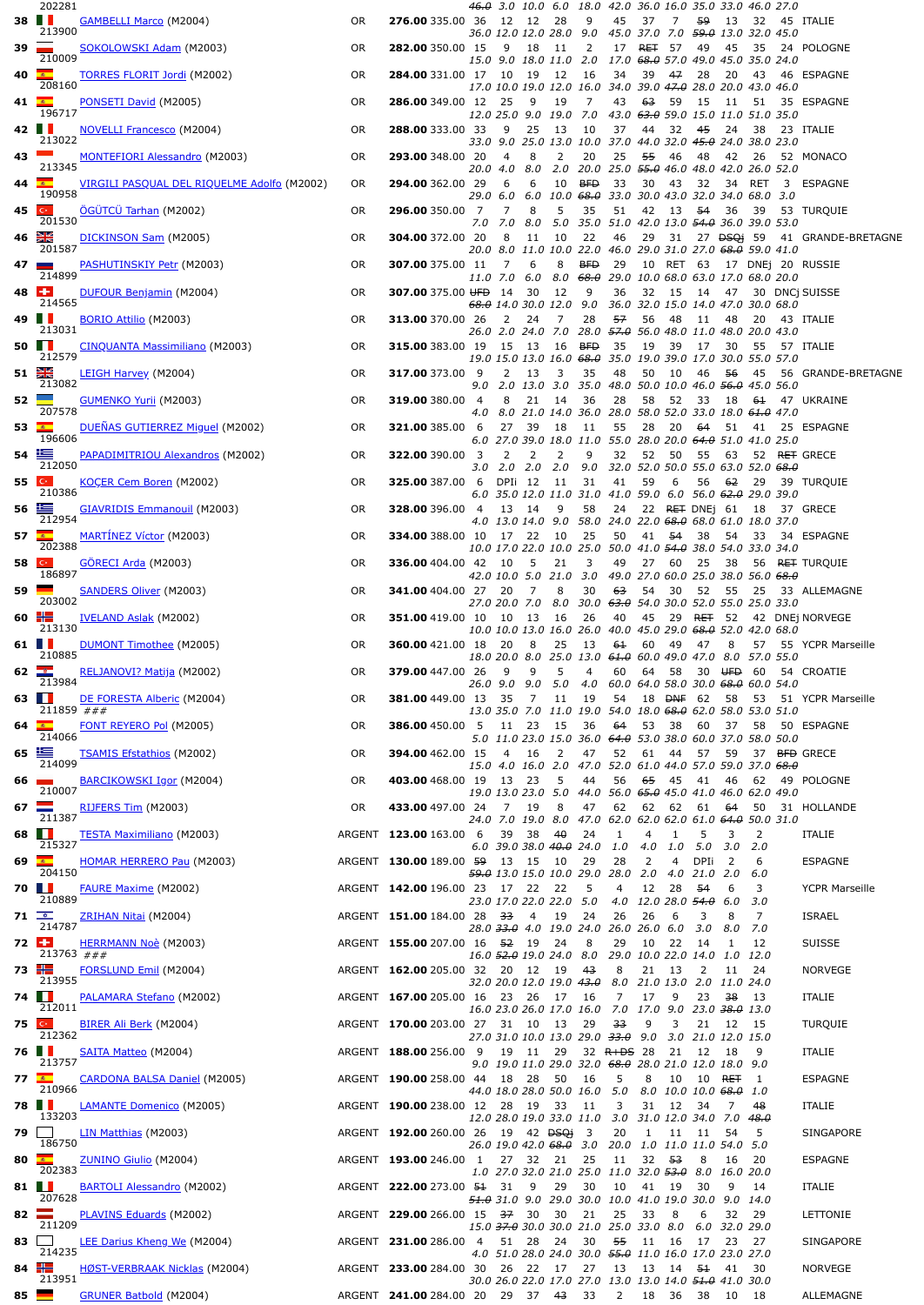| 86 $\blacksquare$    | 212766                |                                                                                         |                                                         | 20.0 29.0 37.0 <del>43.0</del> 33.0 2.0 18.0 36.0 38.0 10.0 18.0        |                |                         |                                    |                  |                           |       |                              |        |                    |
|----------------------|-----------------------|-----------------------------------------------------------------------------------------|---------------------------------------------------------|-------------------------------------------------------------------------|----------------|-------------------------|------------------------------------|------------------|---------------------------|-------|------------------------------|--------|--------------------|
|                      | 214687                | <b>CAMPISI Filippo</b> (M2003)                                                          | ARGENT 242.00 299.00 37 23 15 16                        | 37.0 23.0 15.0 16.0 41.0 27.0 <del>57.0</del> 7.0 15.0 15.0 46.0        |                | 41                      | 27                                 | 57               | $\overline{7}$            |       | 15 15 46                     |        | <b>ITALIE</b>      |
| 87                   | 214898                | RUSSKIKH Bogdan (M2003)                                                                 | ARGENT 245.00 285.00 33 24 32                           | 33.0 24.0 32.0 25.0 24.0 <del>40.0</del> 7.0 29.0 37.0 17.0 17.0        | 25             | -24                     | 40                                 | 7                | 29                        | 37    | 17                           | 17     | <b>RUSSIE</b>      |
| $88 \frac{8}{25}$    | 193443                | <b>JONES Sam (M2003)</b>                                                                | ARGENT 248.00 306.00 14 26 12 23                        | 14.0 26.0 12.0 23.0 26.0 9.0 29.0 24.0 35.0 50.0 <del>58.0</del>        |                | -26                     | 9                                  | 29               | 24                        | 35    | 50                           | - 58   | GRANDE-BRETAGNE    |
| 89 $\leq$            | 181087                | MILTIADOUS Sotiris (M2004)                                                              | ARGENT 253.00 312.00 12 36 25                           | 12.0 36.0 25.0 24.0 43.0 34.0 14.0 15.0 39.0 <del>59.0</del> 11.0       | - 24           | 43                      | 34                                 | 14               | -15                       | 39    | -59                          | - 11   | <b>CHYPRE</b>      |
| 90                   | <b>DATE</b><br>196349 | VILLALON Adolfo (M2002)                                                                 | ARGENT 260.00 317.00 22 22 17                           | 22.0 22.0 17.0 9.0 19.0 57.0 54.0 27.0 16.0 27.0 47.0                   | 9              | 19                      | 57                                 | 54               | - 27                      | - 16  | 27                           | 47     | ESPAGNE            |
| $91$ $\blacksquare$  | 215739                | LOMBARDO Marco (M2002)                                                                  | ARGENT 262.00 316.00 39 22 16                           |                                                                         | 45             | -54                     | 36                                 | 43               | -39                       | 7     | 5                            | 10     | <b>ITALIE</b>      |
| $92 \equiv$          |                       | <b>MAYER Bendix Piet (M2003)</b>                                                        | ARGENT 265.00 322.00 19 22 27 23                        | 39.0 22.0 16.0 45.0 <del>54.0</del> 36.0 43.0 39.0 7.0                  |                | 35                      | 23                                 | 23               | -56                       | - 57  | 5.0 10.0<br>29               | 8      | ALLEMAGNE          |
| $93$ $\blacksquare$  | 210920                | <b>BONATZ Josse (M2002)</b>                                                             | ARGENT 268.00 319.00 38 39 24 25                        | 19.0 22.0 27.0 23.0 35.0 23.0 23.0 56.0 57.0 29.0 8.0                   |                | - 16                    | 51                                 | 6                | 26                        | 47 19 |                              | -28    | ALLEMAGNE          |
| 94                   | 206232                | <b>CANTE Daniel</b> (M2004)                                                             | ARGENT 269.00 337.00 31 24 21 35                        | 38.0 39.0 24.0 25.0 16.0 <del>51.0</del> 6.0 26.0 47.0 19.0 28.0        |                | -5                      | 50                                 | 3                | 30                        | 50    |                              | 20 UFD | <b>SLOVENIE</b>    |
| 95 $\blacksquare$    | 194830                | <b>TROBIA Michele</b> (M2002)                                                           | ARGENT 271.00 327.00 18 34 27 17 56                     | 31.0 24.0 21.0 35.0 5.0 50.0 3.0 30.0 50.0 20.0 <del>68.0</del>         |                |                         | 18                                 | 34               | 55                        | - 20  | 22 26                        |        | ITALIE             |
| 96 $\Box$            | 212776                | <u>JIMÉNEZ KANE Miguel</u> (M2003)                                                      | ARGENT 272.00 340.00 50 47 39                           | 18.0 34.0 27.0 17.0 <del>56.0</del> 18.0 34.0 55.0 20.0 22.0 26.0       | 32             | 1                       | 21                                 |                  | 20 <del>DSQ</del> i 13    |       | 45                           | 4      | ESPAGNE            |
| 97 $\bullet$         | 197683                | <b>GERASYMCHUK Daniel (M2002)</b>                                                       | ARGENT 273.00 311.00 30 37 9                            | 50.0 47.0 39.0 32.0 1.0 21.0 20.0 <del>68.0</del> 13.0 45.0 4.0         | 32             | -21                     | 38                                 | 38 35            |                           | - 36  | 4                            | 31     | PORTUGAL           |
| 98 $\equiv$          | 212136                |                                                                                         |                                                         | 30.0 37.0 9.0 32.0 21.0 <del>38.0</del> 38.0 35.0 36.0 4.0 31.0         | 20             |                         |                                    |                  |                           |       |                              |        |                    |
|                      | 213129                | LANGAAS-HOLT Sverre (M2004) 4RGENT <b>273.00</b> 324.00 30 18                           |                                                         | 28<br>30.0 18.0 28.0 20.0 38.0 17.0 25.0 44.0 18.0 35.0 <del>51.0</del> |                | -38                     | 17                                 | 25               | - 44                      | -18   | 35                           | -54    | <b>NORVEGE</b>     |
| $99 \Box$            | 194834                | <b>VUKOVIC Luka (M2003)</b>                                                             | ARGENT 277.00 329.00 25 16 20 14 52                     | 25.0 16.0 20.0 14.0 52.0 49.0 49.0 25.0 26.0 13.0 40.0                  |                |                         | 49                                 | 49 25            |                           | 26    | - 13                         | -40    | CROATIE            |
| 100 <del>H</del>     | 215909                | ØRJAVIK Jens Kaastad (M2005)                                                            | ARGENT 281.00 349.00 7 13 16                            | 7.0 13.0 16.0 33.0 60.0 12.0 61.0 17.0 9.0 68.0 53.0                    | 33             | 60                      | 12                                 | 61               | 17                        | 9     | <b>BFD</b> 53                |        | <b>NORVEGE</b>     |
| 101 <b>H</b>         | 201496                | BERTACCHI Matteo (M2004)                                                                | ARGENT 285.00 337.00 39 30 31 20                        | 39.0 30.0 31.0 20.0 10.0 35.0 22.0 32.0 44.0 <del>52.0</del> 22.0       |                | 10                      | 35                                 | 22 32            |                           |       | 44 <del>52</del> 22          |        | ITALIE             |
| 102 <b>H</b>         | 212548                | SIMON Lou (M2004)                                                                       | ARGENT 287.00 349.00 3 23 41                            | 3.0 23.0 41.0 14.0 55.0 15.0 62.0 42.0 31.0 21.0 42.0                   | 14             | 55                      | 15                                 | 62 42            |                           | 31    | 21                           | 42     | S R BREST          |
| 103 ±                | 195506                | KOIVISTOINEN Aku (M2003)                                                                | ARGENT 289.00 347.00 15 29 15 26 17                     | 15.0 29.0 15.0 26.0 17.0 42.0 56.0 <del>58.0</del> 4.0 31.0 54.0        |                |                         | 42                                 | 56 58            |                           | 4     | 31                           | -54    | FINLANDE           |
| $104 \Box$           | 213105                | <b>SELLEI Bence</b> (M2002)                                                             | ARGENT 293.00 357.00 8                                  | 61 17 16<br>8.0 61.0 17.0 16.0 46.0 19.0 24.0 41.0 42.0 64.0 19.0       |                | 46                      | 19                                 | 24               | -41                       | 42    | -64                          | -19    | HONGRIE            |
| 105                  | 194983                | <b>YIASEMIDES Georgios</b> (M2003)                                                      | ARGENT 294.00 347.00 16 21 14 18                        |                                                                         |                | - 34                    | 31                                 | 48 45            |                           | - 53  | 28 39                        |        | <b>CHYPRE</b>      |
| 106 $\equiv$         |                       | MALKA Omri (M2005)                                                                      | ARGENT 310.00 378.00 28 36 40                           | 16.0 21.0 14.0 18.0 34.0 31.0 48.0 45.0 53.0 28.0 39.0                  | - 39           | 1                       |                                    | 22 BFD           | - 5                       | 45    |                              | 26 RET | <b>ISRAEL</b>      |
| 107 <b>H</b>         | 205331                | <b>FABBRI Tommaso</b> (M2004)                                                           | ARGENT 312.00 380.00 14 DNF 18                          | 28.0 36.0 40.0 39.0 1.0                                                 | 35             | - 41                    | 22.0 68.0 5.0 45.0 26.0 68.0<br>16 | 53 50            |                           | 27    | - 14 - 44                    |        | ITALIE             |
| $108$ $\blacksquare$ | 210766                | PANAS Maciej (M2004)                                                                    | ARGENT 313.00 372.00 46 28 37 36                        | 14.0 68.0 18.0 35.0 41.0 16.0 53.0 50.0 27.0 14.0 44.0                  |                | 13                      | 45                                 | 30               | 2                         | 32    | 44 59                        |        | <b>POLOGNE</b>     |
| $109 -$              | 203349                | ARGENT 313.00 381.00 31 7 18<br><u>SEVIL Sergi</u> (M2002)                              |                                                         | 46.0 28.0 37.0 36.0 13.0 45.0 30.0 2.0 32.0 44.0 <del>59.0</del>        | 20             |                         | 36 <del>DSQi</del> 19 57           |                  |                           | 52    | 37 36                        |        | <b>ESPAGNE</b>     |
| 110 $\blacksquare$   | 208513                | MORAGUES WILLIAMS Mathew (M2002) ARGENT 315.00 373.00 38 43 46 27                       |                                                         | 31.0 7.0 18.0 20.0 36.0 <del>68.0</del> 19.0 57.0 52.0 37.0 36.0        |                | -5                      | 37                                 |                  | 5 37 25 <del>58</del>     |       |                              | 52     | <b>ESPAGNE</b>     |
| 111 <b>I I</b>       | 208476                | ARGENT 316.00 380.00 22 19 21 17 47 14 39 61 28 48 64<br><b>LACOUR Antoine</b> (M2004)  |                                                         | 38.0 43.0 46.0 27.0 5.0 37.0 5.0 37.0 25.0 58.0 52.0                    |                |                         |                                    |                  |                           |       |                              |        | E V CHERBOURG      |
| 112 毕                | 211928                | PANAGIOTIDIS KOLLIAS Konstantinos (M2004) ARGENT 323.00 383.00 7 23 47 34               |                                                         | 22.0 19.0 21.0 17.0 47.0 14.0 39.0 61.0 28.0 48.0 <del>64.0</del>       |                | 23                      | 52                                 | 16               | - 60                      | 48    | 36                           | - 37   | <b>GRECE</b>       |
| 113 <b>H</b>         | 213826                | PELLIN Alessandro Giov (M2004) 48GENT 329.00 380.00 41 54 29 41                         |                                                         | 7.0 23.0 47.0 34.0 23.0 52.0 16.0 <del>60.0</del> 48.0 36.0 37.0        |                | $\overline{\mathbf{3}}$ | 41                                 |                  | 37 18 41 40               |       |                              | -38    | ITALIE             |
| 114 $\blacksquare$   | 214025                | MILANO Raffaele (M2005)                                                                 | ARGENT 330.00 387.00 34 34 21 31 57                     | 41.0 51.0 29.0 41.0 3.0 41.0 37.0 18.0 41.0 40.0 38.0                   |                |                         | 6                                  | 45               | - 47                      | - 33  | 47 32                        |        | ITALIE             |
|                      | 211449                |                                                                                         |                                                         | 34.0 34.0 21.0 31.0 57.0 6.0 45.0 47.0 33.0 47.0 32.0                   |                |                         |                                    |                  |                           |       |                              |        |                    |
| 115 <b>Em</b>        | 215847                | VAKHRUSHEV Ivan (M2005)                                                                 | ARGENT 330.00 394.00 8 31 31 26                         | 8.0 31.0 31.0 26.0 32.0 61.0 60.0 64.0 24.0 24.0 33.0                   |                | 32                      | 61                                 | 60               | 64                        |       | 24 24 33                     |        | <b>SLOVENIE</b>    |
| $116$ $\blacksquare$ | 167671                | KRAWCZYK Jan (M2004)                                                                    | ARGENT 336.00 398.00 13 18 36 27 39                     | 13.0 18.0 36.0 27.0 39.0 46.0 40.0 46.0 46.0 25.0 62.0                  |                |                         | 46                                 | 40 46            |                           |       | 46 25 <del>62</del>          |        | <b>POLOGNE</b>     |
| 117 <b>LE</b>        | 214011                | BORIONI Edoardo (M2003)                                                                 | ARGENT 342.00 410.00 21 17 39 30 37                     | 21.0 17.0 39.0 30.0 37.0 56.0 15.0 38.0 <del>68.0</del> 46.0 43.0       |                |                         |                                    |                  |                           |       | 56 15 38 RET 46 43           |        | ITALIE             |
| 118 $\blacksquare$   | 213277                | KUHLEMANN Ben (M2003)                                                                   | ARGENT 342.00 410.00 37 21 36 28                        | 37.0 21.0 36.0 28.0 44.0 30.0 46.0 <del>68.0</del> 40.0 39.0 21.0       |                | - 44                    |                                    |                  | 30 46 <del>DSQ</del> i 40 |       | 39 21                        |        | ALLEMAGNE          |
| 119 $\blacksquare$   | 204345                | <b>FAUSER Elias (M2003)</b>                                                             | ARGENT 351.00 417.00 38 45 48                           | 38.0 45.0 48.0 31.0 8.0 24.0 47.0 34.0 66.0 51.0 25.0                   | 31             | 8                       | 24                                 |                  | 47 34 66                  |       | 51 25                        |        | ALLEMAGNE          |
| $120$ $\blacksquare$ | 213107                | SZOKODY Olivér (M2003)                                                                  | ARGENT 352.00 413.00 12 48 38 36                        | 12.0 48.0 38.0 36.0 24.0 53.0 27.0 43.0 55.0 61.0 16.0                  |                | 24                      |                                    |                  |                           |       | 53 27 43 55 64 16            |        | HONGRIE            |
| $121$ $\Box$         | 214316                | VAN DER VALK Stijn (M2004)                                                              | ARGENT 354.00 417.00 32 33 30 21                        | 32.0 33.0 30.0 21.0 6.0 54.0 42.0 23.0 <del>63.0</del> 53.0 60.0        |                | - 6                     | 54                                 | 42 23            |                           | - 63  | 53 60                        |        | HOLLANDE           |
| $122 \equiv$         | 169876                | PASTOOR Bart (M2003)                                                                    | ARGENT 355.00 419.00 45 33 DPIi 37                      | 45.0 33.0 52.0 37.0 8.0 64.0 44.0 20.0 29.0 42.0 45.0                   |                | 8                       | 64                                 |                  |                           |       | 44 20 29 42 45               |        | HOLLANDE           |
| 123 <b>H</b>         | 214938                | EON Victorien (M2004)                                                                   | ARGENT 357.00 412.00 55 38 23                           |                                                                         | - 38           | - 15                    | 39                                 | 35 48            |                           | -22   | - 49                         | - 50   | FUN CLUB JOSELIERE |
| $124 +$              |                       | <b>RELLMAN Roope</b> (M2002)                                                            | ARGENT 369.00 431.00 54 11 20 20                        | <del>55.0</del> 38.0 23.0 38.0 15.0 39.0 35.0 48.0 22.0 49.0 50.0       |                | 55                      | 44                                 |                  |                           |       | 58 62 43 30 34               |        | <b>FINLANDE</b>    |
| 125 <b>H</b>         | 206761                | <b>FRANZO Corrado</b> (M2002)                                                           | ARGENT 374.00 442.00 31 25 29 19                        | 54.0 11.0 20.0 20.0 55.0 44.0 58.0 <del>62.0</del> 43.0 30.0 34.0       |                | - 58                    | 58                                 |                  |                           |       | 51 31 DPIi 33 <del>UFD</del> |        | ITALIE             |
| 126 EST              | 208911                | <b>TSELEPIS Sokratis</b> (M2002)                                                        | ARGENT 377.00 439.00 29 8 44                            | 31.0 25.0 29.0 19.0 58.0 58.0 51.0 31.0 39.0 33.0 <del>68.0</del>       | $\overline{7}$ | 55                      | 48                                 |                  |                           |       | 50 52 62 43 41               |        | GRECE              |
| 127                  | 212908                | <b>MANGANO Thomas</b> (M2004)                                                           | ARGENT 379.00 447.00 31 14 26 14 53                     | 29.0 8.0 44.0 7.0 55.0 48.0 50.0 52.0 62.0 43.0 41.0                    |                |                         | 43                                 |                  | 36 UFD 64                 |       | 63 35                        |        | MONACO             |
| $128$ $\blacksquare$ | 213326                | MOTTE Baudouin (M2003)                                                                  | ARGENT 388.00 453.00 45 22 22 21 33 DPIi 55 49 65 34 55 | 31.0 14.0 26.0 14.0 53.0 43.0 36.0 <del>68.0</del> 64.0 63.0 35.0       |                |                         |                                    |                  |                           |       |                              |        | S N O NANTES       |
| $129 -$              | 203567                | HUERCANOS MACHIMBARRENA Jagoba (M2004) ARGENT 390.00 458.00 33 30 33 28                 |                                                         | 45.0 22.0 22.0 21.0 33.0 52.0 55.0 49.0 65.0 34.0 55.0                  |                | $\overline{7}$          |                                    | <b>BFD</b> 64 54 |                           | - 58  | 60 23                        |        | <b>ESPAGNE</b>     |
| 130 ≌                | 188061                | VALMAS Nikos (M2003)                                                                    | ARGENT 400.00 466.00 25 35 41 39                        | 33.0 30.0 33.0 28.0 7.0 <del>68.0</del> 64.0 54.0 58.0 60.0 23.0        |                | - 9                     | 47                                 | 66               | - 40                      | 59    | 56 49                        |        | GRECE              |
| $131$ $\boxed{0}$    | 194847                | <b>ANDJELIC Stefan (M2003)</b>                                                          | ARGENT 423.00 487.00 43 16 15 22 64                     | 25.0 35.0 41.0 39.0 9.0 47.0 66.0 40.0 59.0 56.0 49.0                   |                |                         | 63                                 | 52 33            |                           |       | 56 62 61                     |        | MONTENEGRO         |
|                      | 210014                |                                                                                         |                                                         | 43.0 16.0 15.0 22.0 <del>64.0</del> 63.0 52.0 33.0 56.0 62.0 61.0       |                |                         |                                    |                  |                           |       |                              |        |                    |
| 132 <b>H</b>         | 208440                | MARTIN Thibaut (M2004) 4RGENT 450.00 512.00 13 54 45 43 22                              |                                                         | 13.0 54.0 45.0 43.0 22.0 62.0 59.0 51.0 49.0 57.0 57.0                  |                |                         | 62                                 | 59 51            |                           | 49    | 57 57                        |        | S N O NANTES       |
|                      |                       | 133 STAMATIOU Athanasios (M2003) 4RGENT 471.00 539.00 35 25 UFD 29 22 60 63 59 60 55 63 |                                                         |                                                                         |                |                         |                                    |                  |                           |       |                              |        | GRECE              |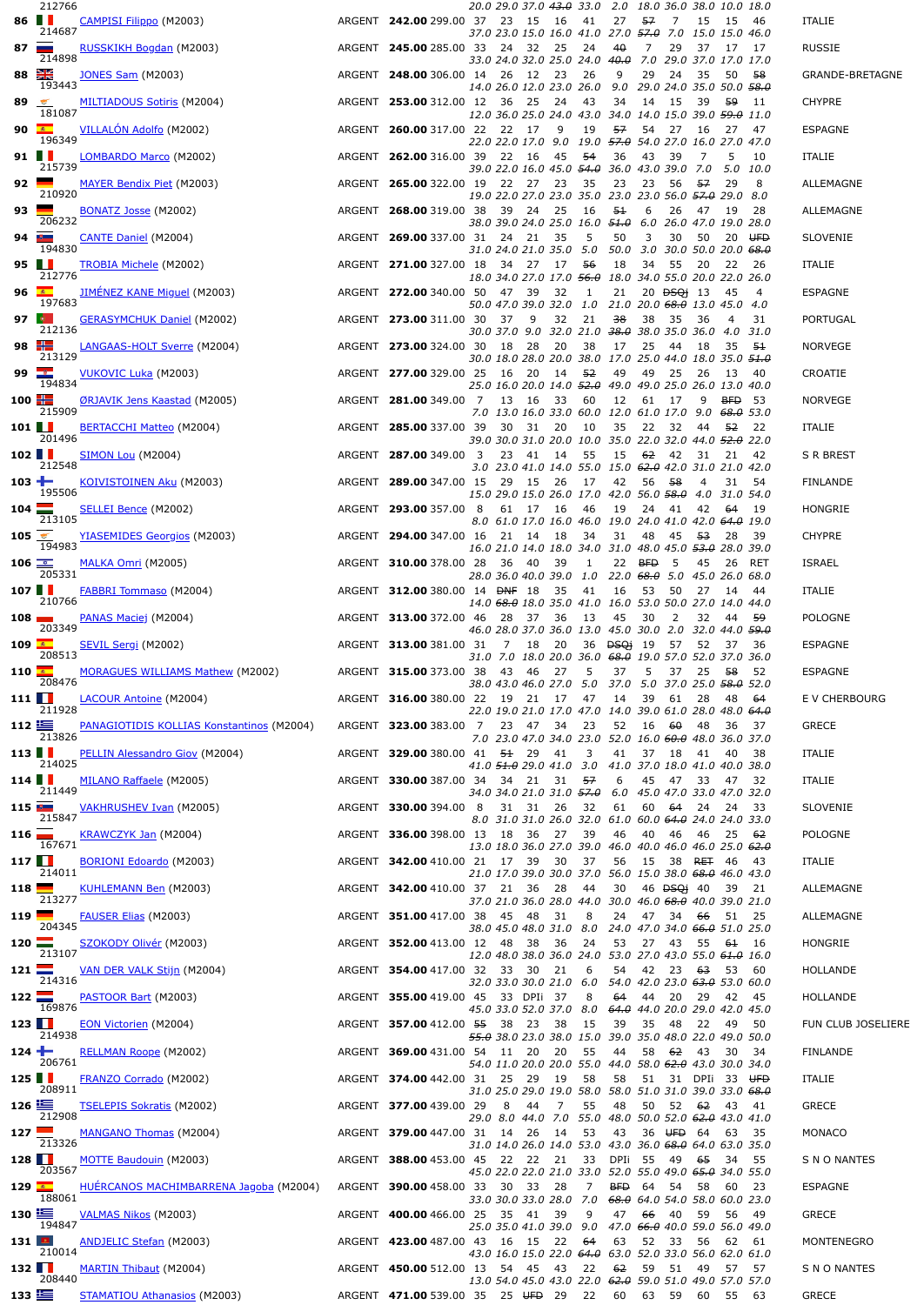|                        | 213887         |                                                             |                                                         |  |      |        | 35.0 25.0 <del>68.0</del> 29.0 22.0 60.0 63.0 59.0 60.0 55.0 63.0                          |                      |               |                |                  |                               |          |                       |
|------------------------|----------------|-------------------------------------------------------------|---------------------------------------------------------|--|------|--------|--------------------------------------------------------------------------------------------|----------------------|---------------|----------------|------------------|-------------------------------|----------|-----------------------|
| $134 +$                | 212824         | <b>JANHONEN Anton (M2002)</b>                               | ARGENT 479.00 547.00 25 28 24 32                        |  |      |        | 66<br>25.0 28.0 24.0 32.0 66.0 59.0 65.0 63.0 61.0 <del>68.0</del> 56.0                    | 59                   | 65            | 63             |                  | 61 BFD 56                     |          | FINLANDE              |
| 135                    |                | <b>ALHAMMADI Khamees</b> (M2003)                            | BRONZE 159.00 227.00 18 34 39                           |  |      | 37 BFD |                                                                                            | 4                    | 9             | 3              | 6                | 4                             | 5        | <b>EMIRATS ARABES</b> |
| $136 -$                | 207119         | <b>GELPI Arnau</b> (M2002)                                  | BRONZE 185.00 229.00 24 42 35                           |  |      | - 44   | 18.0 34.0 39.0 37.0 <del>68.0</del><br>- 31                                                | 4.0<br>8             | 9.0 3.0<br>12 | 23             | 6.0 4.0<br>3     | 5                             | 5.0<br>2 | <b>ESPAGNE</b>        |
| 137                    | 214374         | <b>BARTOLI Lorenzo</b> (M2004)                              | BRONZE 200.00 255.00 55 44                              |  | - 37 | 51     | 24.0 42.0 35.0 44.0 31.0 8.0 12.0 23.0 3.0<br>14                                           | 3                    | 28            | -1             | 1                | 5.0<br>20                     | 2.0<br>1 | ITALIE                |
| 138                    | 199453         | OROFINO Pietropaolo (M2003)                                 | BRONZE 223.00 291.00 17 32 50 BNF                       |  |      |        | 55.0 44.0 37.0 51.0 14.0 3.0 28.0 1.0<br>- 42                                              | 5                    | 38            | 2              | 7                | 1.0 20.0 1.0<br>1             | 29       | ITALIE                |
| $139$ $\blacksquare$   | 215319         | <b>GOLUBOVIC Nikola</b> (M2004)                             | BRONZE 231.00 283.00 45 52 49                           |  |      | - 42   | 17.0 32.0 50.0 <del>68.0</del> 42.0 5.0 38.0 2.0<br>20                                     | 2                    | DPIi          | -5             | 13               | 7.0 1.0 29.0<br>25            | 7        | MONTENEGRO            |
| 140                    | 211269         |                                                             |                                                         |  |      |        | 45.0 <del>52.0</del> 49.0 42.0 20.0 2.0 23.0 5.0                                           |                      |               |                |                  | 13.0 25.0 7.0                 |          |                       |
|                        | 215904 ###     | <u>LERY-MENARD Maxens</u> (M2004)<br>$\frac{u}{u} + u$      | BRONZE 233.00 285.00 28 49 52                           |  |      | - 45   | 13<br>28.0 49.0 52.0 45.0 13.0 16.0 1.0 39.0 10.0 17.0 15.0                                | 16                   | 1             | 39             | -10              | 17 15                         |          | <b>NEOVENT</b>        |
| 141 $\blacksquare$     | 207635         | COSTANTINI Federico (M2002)                                 | BRONZE 233.00 280.00 36 37 43                           |  |      | 47     | 28<br>36.0 37.0 43.0 <del>47.0</del> 28.0 1.0 19.0 14.0 15.0 14.0 26.0                     | 1                    |               | 19 14          | - 15             | - 14                          | -26      | ITALIE                |
| 142                    | 213362         | BOBOVNIK Roni (M2003)                                       | BRONZE 245.00 303.00 58 38 30 52                        |  |      |        | 33<br><del>58.0</del> 38.0 30.0 52.0 33.0 14.0 7.0 45.0 8.0 15.0 3.0                       | 14                   | 7             | 45             | 8                | 15                            | 3        | CROATIE               |
| $143$ $\blacksquare$   | 214027         | <b>INI Michele</b> (M2003)                                  | BRONZE 246.00 314.00 40 61 43                           |  |      | 47     | 10<br>40.0 61.0 43.0 47.0 10.0 68.0 15.0 6.0                                               | <b>BFD</b>           | -15           | 6              | 4<br>4.0         | 2<br>2.0 18.0                 | 18       | ITALIE                |
| $144$ $\blacksquare$   | 184808         | MACEVICIUS Jonas (M2005)                                    | BRONZE 262.00 316.00 42 54 41                           |  |      | - 49   | 3<br>42.0 <del>54.0</del> 41.0 49.0 3.0 27.0 4.0 30.0 2.0 50.0 14.0                        | 27                   | 4             | 30             | 2                | 50                            | 14       | LITUANIE              |
| $145 \frac{N}{200}$    | 193725         | GIBBONS Drew (M2003)                                        | BRONZE 266.00 325.00 28 38 45                           |  |      | 39     | 59<br>28.0 38.0 45.0 39.0 <del>59.0</del> 21.0 21.0 9.0 14.0 11.0 40.0                     | 21                   | 21            | 9              | 14               | - 11                          | 40       | GRANDE-BRETAGNE       |
| 146                    | 210002         | <b>ANDRZEJAK Bartosz</b> (M2004)                            | BRONZE 268.00 308.00 34 28                              |  | - 33 | - 30   | 37<br>34.0 28.0 33.0 30.0 37.0 13.0 18.0 26.0 <del>40.0</del> 12.0 37.0                    | 13                   | 18            | -26            | 40               | 12                            | 37       | <b>POLOGNE</b>        |
| $147 -$                | 214569         | <b>ODDIN Loic</b> (M2003)                                   | BRONZE 272.00 324.00 52 47 34                           |  |      | -48    | 4<br><del>52.0</del> 47.0 34.0 48.0 4.0 47.0 2.0 47.0 25.0 8.0 10.0                        | 47                   | 2             | 47             | - 25             | 8                             | 10       | <b>SUISSE</b>         |
| 148                    | 210074         | MASSIRONI Filippo Zeno (M2005)                              | BRONZE 272.00 340.00 48 42 47                           |  |      | 49     | 26<br>48.0 42.0 47.0 49.0 26.0 68.0 31.0 11.0 11.0 3.0 4.0                                 | <b>BFD</b>           | 31            | -11            | -11              | 3                             | 4        | ITALIE                |
| 149                    | 207017 ###     | $HENRY- -RAJALU Solal (M2003)$<br>$###$                     | BRONZE 273.00 314.00 39 41 34                           |  |      | 32     | 29                                                                                         | 28                   | 36            | -20            | 27               | 7                             | 21       | CRNG DE GRANVILLE     |
| $150 \equiv$           |                | <b>BAGONYI Bálint</b> (M2002)                               | BRONZE 275.00 340.00 34 65 51                           |  |      | - 50   | 39.0 <del>41.0</del> 34.0 32.0 29.0 28.0 36.0 20.0 27.0 7.0 21.0<br>8                      | 18                   | 16 43         |                | 17               | 27                            | 11       | HONGRIE               |
| 151                    | 213110         | <b>GRILLI Federico</b> (M2003)                              | BRONZE 277.00 345.00 34 36 49 48                        |  |      |        | 34.0 <del>65.0</del> 51.0 50.0 8.0 18.0 16.0 43.0 17.0 27.0 11.0                           | 14 BFD 14            |               | $\overline{7}$ | 20               | - 43                          | - 12     | ITALIE                |
| 152                    | 213152         | HUNG Samuel (M2003)                                         | BRONZE 282.00 346.00 64 52 27                           |  |      | - 45   | 34.0 36.0 49.0 48.0 14.0 <del>68.0</del> 14.0 7.0 20.0 43.0 12.0<br>18                     | 17                   | 8             | 36             | 35               | 19 25                         |          | <b>SINGAPORE</b>      |
| $153$   $\bullet$      | 197420         | PONTES João (M2005)                                         | BRONZE 287.00 350.00 32 40 DPH 38                       |  |      |        | 64.0 52.0 27.0 45.0 18.0 17.0 8.0 36.0 35.0 19.0 25.0<br>50                                | 6                    |               | 50 18          | 30               | 6                             | 17       | PORTUGAL              |
| $154 -$                | 213573         | SANCHEZ ALONSO Rodrigo (M2004)                              | BRONZE 293.00 361.00 42 55 32                           |  |      | 31     | 32.0 40.0 <del>63.0</del> 38.0 50.0    6.0 50.0 18.0 30.0    6.0 17.0<br>28                | 25                   | <b>BFD</b> 29 |                | - 18             | 10                            | 23       | <b>ESPAGNE</b>        |
| 155 $\blacksquare$     | 193636         | <b>BALDINI Filippo</b> (M2002)                              | BRONZE 294.00 353.00 32 24 36                           |  |      | - 33   | 42.0 55.0 32.0 31.0 28.0 25.0 <del>68.0</del> 29.0 18.0 10.0 23.0<br>54                    | 12                   | 59 16         |                | -26              | 18                            | 43       | ITALIE                |
| 156                    | 211407         | CHINNI Matteo (M2005)                                       | BRONZE 302.00 355.00 21 52 53 47                        |  |      |        | 32.0 24.0 36.0 33.0 54.0 12.0 <del>59.0</del> 16.0 26.0 18.0 43.0<br>44                    | 11                   | 10            | 22             | 29               | 34                            | 32       | ITALIE                |
| 157                    | 210083         | <b>GNIADEK Leon</b> (M2004)                                 | BRONZE 304.00 367.00 63 24 35                           |  |      | - 36   | 21.0 52.0 <del>53.0</del> 47.0 44.0 11.0 10.0 22.0 29.0 34.0 32.0<br>39                    | 43                   |               | 33 19          | 24 24            |                               | 27       | <b>POLOGNE</b>        |
| 158 $H$                | 209834         | STJERNSTRØM Jonas (M2004) BRONZE 306.00 359.00 53 48 23 33  |                                                         |  |      |        | <del>63.0</del> 24.0 35.0 36.0 39.0 43.0 33.0 19.0 24.0 24.0 27.0<br>49                    | 30                   | 27 10         |                | 9                | 49 28                         |          | <b>NORVEGE</b>        |
| 159                    | 210991         |                                                             |                                                         |  |      |        | <del>53.0</del> 48.0 23.0 33.0 49.0 30.0 27.0 10.0 9.0 49.0 28.0                           |                      |               |                |                  |                               |          | <b>BULGARIE</b>       |
|                        | 215198         | GAVRAILOV Radoslav (M2002) BRONZE 311.00 365.00 37 46 54 40 |                                                         |  |      |        | $\overline{\mathbf{2}}$<br>37.0 46.0 <del>54.0</del> 40.0 2.0 9.0 23.0 40.0 68.0 22.0 24.0 | 9 23 40 DNEj 22 24   |               |                |                  |                               |          |                       |
| $160$ $\blacksquare$   | 210519         | <b>ORBAN Botond</b> (M2003)                                 | BRONZE 319.00 376.00 50 32 42 25                        |  |      |        | - 57<br>50.0 32.0 42.0 25.0 <del>57.0</del> 36.0 39.0 31.0 5.0 28.0 31.0                   | 36                   | 39            | 31             | 5                | 28                            | 31       | HONGRIE               |
| $161 - 1$              | 213754         | <b>BELDI Michele</b> (M2003)                                | BRONZE 320.00 367.00 23 40 40 41 42                     |  |      |        | 23.0 40.0 40.0 41.0 42.0 24.0 13.0 28.0 34.0 <del>47.0</del> 35.0                          | 24                   | 13            | 28             |                  | 34 <del>47</del>              | -35      | <b>SUISSE</b>         |
| 162                    | 207701         | WYPER Callum (M2005)                                        | BRONZE 322.00 377.00 36 32 31 27 55                     |  |      |        | 36.0 32.0 31.0 27.0 <del>55.0</del> 15.0 34.0 37.0 53.0 23.0 34.0                          | 15                   |               | 34 37 53 23    |                  |                               | 34       | S R ANTIBES           |
| $163$ $\frac{2}{\pi}$  | 212138         | <b>SANCHEZ ALONSO Carlos (M2002)</b>                        | BRONZE 324.00 392.00 54 51 43 56                        |  |      |        | 29<br>54.0 51.0 43.0 56.0 29.0 10.0 20.0 13.0 42.0 68.0 6.0                                | 10                   |               |                |                  | 20 13 42 RET                  | -6       | <b>ESPAGNE</b>        |
| $164 -$                | 215291         | CORNARO Ludovico (M2004)                                    | BRONZE 327.00 376.00 37 48 31 34                        |  |      |        | 45<br>37.0 48.0 31.0 34.0 45.0 7.0 49.0 46.0 43.0 16.0 20.0                                | 7                    |               |                |                  | 49 46 43 16 20                |          | <b>SUISSE</b>         |
| 165                    | 203037         | TRBOJEVIC Dusan (M2002)                                     | BRONZE 328.00 373.00 26 43 26                           |  |      | -44    | 32<br>26.0 43.0 26.0 44.0 32.0 39.0 6.0 42.0 <del>45.0</del> 40.0 30.0                     | 39                   | 6             | 42 45          |                  | 40 30                         |          | SERBIE                |
| $166$ $\blacksquare$   | 209100         | PERILLO Aldo (M2003)                                        | BRONZE 329.00 397.00 24 36 28 DNF 61                    |  |      |        | 24.0 36.0 28.0 68.0 61.0 68.0 44.0 4.0 22.0 29.0 13.0                                      | BFD 44 4             |               |                |                  | 22 29 13                      |          | ITALIE                |
| 167                    | 204339 $\#$ ## | <b>ALLIX Martin (M2003)</b>                                 | BRONZE 329.30 397.30 23 39 40 48                        |  |      |        | 23.0 39.0 40.0 48.0 33.0 68.0 68.0 41.3 16.0 13.0 8.0                                      | 33 BFD BFD RDG 16 13 |               |                |                  |                               | 8        | E V V TOURLAVILLE     |
| $168 - 1$              | 215863         | OLDANI Louis (M2003)                                        | BRONZE 342.00 401.00 35 48 33 29 59                     |  |      |        |                                                                                            | 19                   |               | 53 38          | 37 41            |                               | 9        | <b>SUISSE</b>         |
| 169                    | 194421         | RICCOBONO Oliver (M2002)                                    | BRONZE 346.00 414.00 20 45 36                           |  |      | 23 BFD | 35.0 48.0 33.0 29.0 59.0 19.0 53.0 38.0 37.0 41.0 9.0                                      | - 23                 | 61            | 50             |                  | 32 37 19                      |          | ITALIE                |
| $170$ $\blacksquare$   |                | MAYER Lorenzo (M2004)                                       | BRONZE 349.00 396.00 33 35 44 46                        |  |      |        | 20.0 45.0 36.0 23.0 <del>68.0</del> 23.0 61.0 50.0 32.0 37.0 19.0<br>46                    | 45                   |               |                |                  | 11 15 47 33                   | 41       | SBYC                  |
| 171                    | 207289         | <b>SARASTOV Clement (M2002)</b>                             | BRONZE 350.00 403.00 49 41 38                           |  |      | - 35   | 33.0 35.0 44.0 46.0 46.0 45.0 11.0 15.0 <del>47.0</del> 33.0 41.0<br>46                    | 20                   | 37            | -35            | 33 <del>53</del> |                               | - 16     | BULGARIE              |
| $172 -$                | 194857         | DOLS CAMPILLO Max (M2002)                                   | BRONZE 360.00 428.00 25 46 47 42 37 BFD 26              |  |      |        | 49.0 41.0 38.0 35.0 46.0 20.0 37.0 35.0 33.0 <del>53.0</del> 16.0                          |                      |               | - 49           | -31              | 9                             | 48       | <b>ESPAGNE</b>        |
| $173$ $\blacksquare$   | 203507         | BOIANI Edoardo (M2003)                                      | BRONZE 373.00 441.00 44 54 29 31                        |  |      |        | 25.0 46.0 47.0 42.0 37.0 <del>68.0</del> 26.0 49.0 31.0 9.0 48.0<br>43                     | <b>BFD</b>           | 47            | 8              | 19               | - 44                          | 54       | ITALIE                |
| $174$ $\frac{2}{5}$    | 213029         | PEREZ FELSCHER Andres (M2002)                               | BRONZE 382.00 437.00 51 30 55 52 31                     |  |      |        | 44.0 54.0 29.0 31.0 43.0 <del>68.0</del> 47.0 8.0 19.0 44.0 54.0                           | 34                   |               |                |                  | 35 27 44 26                   | 52       | <b>ESPAGNE</b>        |
| $175$ $\blacksquare$   | 206340         | <b>GUINOT--TONSUSO Corentin (M2004)</b>                     | BRONZE 383.00 451.00 UFD 26 27 37                       |  |      |        | 51.0 30.0 <del>55.0</del> 52.0 31.0 34.0 35.0 27.0 44.0 26.0 52.0<br>45                    |                      | 32 BFD 25     |                | - 39             | 48 36                         |          | CNA VOILE             |
| $176$ $\frac{812}{15}$ | 199425         | <b>WILLIAMSON Thomas (M2004)</b>                            | BRONZE 386.00 454.00 24 41 49 40 27 BFD 17 33 41 BFD 46 |  |      |        | <del>68.0</del> 26.0 27.0 37.0 45.0 32.0 68.0 25.0 39.0 48.0 36.0                          |                      |               |                |                  |                               |          | GRANDE-BRETAGNE       |
| 177 $\blacksquare$     | 215414         |                                                             |                                                         |  |      |        | 24.0 41.0 49.0 40.0 27.0 <del>68.0</del> 17.0 33.0 41.0 68.0 46.0                          |                      |               |                |                  |                               |          |                       |
|                        | 179404         | TOMMASINI Armando (M2003)                                   | BRONZE 390.00 447.00 48 40 35                           |  |      | - 38   | 42<br>48.0 40.0 35.0 38.0 42.0 33.0 30.0 24.0 57.0 45.0 55.0                               | 33                   |               |                |                  | 30 24 <del>57</del> 45        | 55       | ITALIE                |
| 178                    | 207560         | CARN Adrien (M2006)                                         | BRONZE 393.00 450.00 44 33 37 36                        |  |      |        | 43<br>44.0 33.0 37.0 36.0 43.0 38.0 32.0 57.0 52.0 39.0 39.0                               | 38                   |               |                |                  | 32 57 52 39 39                |          | S R BREST             |
| 179 $K$                | 205823         | MORGAN Josh (M2003)                                         | BRONZE 397.00 461.00 64 41 34 34                        |  |      |        | 50<br>64.0 41.0 34.0 34.0 50.0 44.0 56.0 12.0 46.0 36.0 44.0                               | 44                   |               |                |                  | 56 12 46 36 44                |          | GRANDE-BRETAGNE       |
| $180 \equiv$           | 204958         | <b>KRIBBE Finn (M2002)</b>                                  | BRONZE 397.00 465.00 50 19 17 56                        |  |      |        | 48<br>50.0 19.0 17.0 56.0 48.0 26.0 42.0 <del>68.0</del> 21.0 68.0 50.0                    | 26                   |               |                |                  | 42 <del>DSQ</del> i 21 RET 50 |          | HOLLANDE              |
| 181                    |                | <b>EMILIANI Francesco (M2005)</b>                           | BRONZE 399.00 458.00 49 59 41 52 30 51 57 17 28 52 22   |  |      |        |                                                                                            |                      |               |                |                  |                               |          | ITALIE                |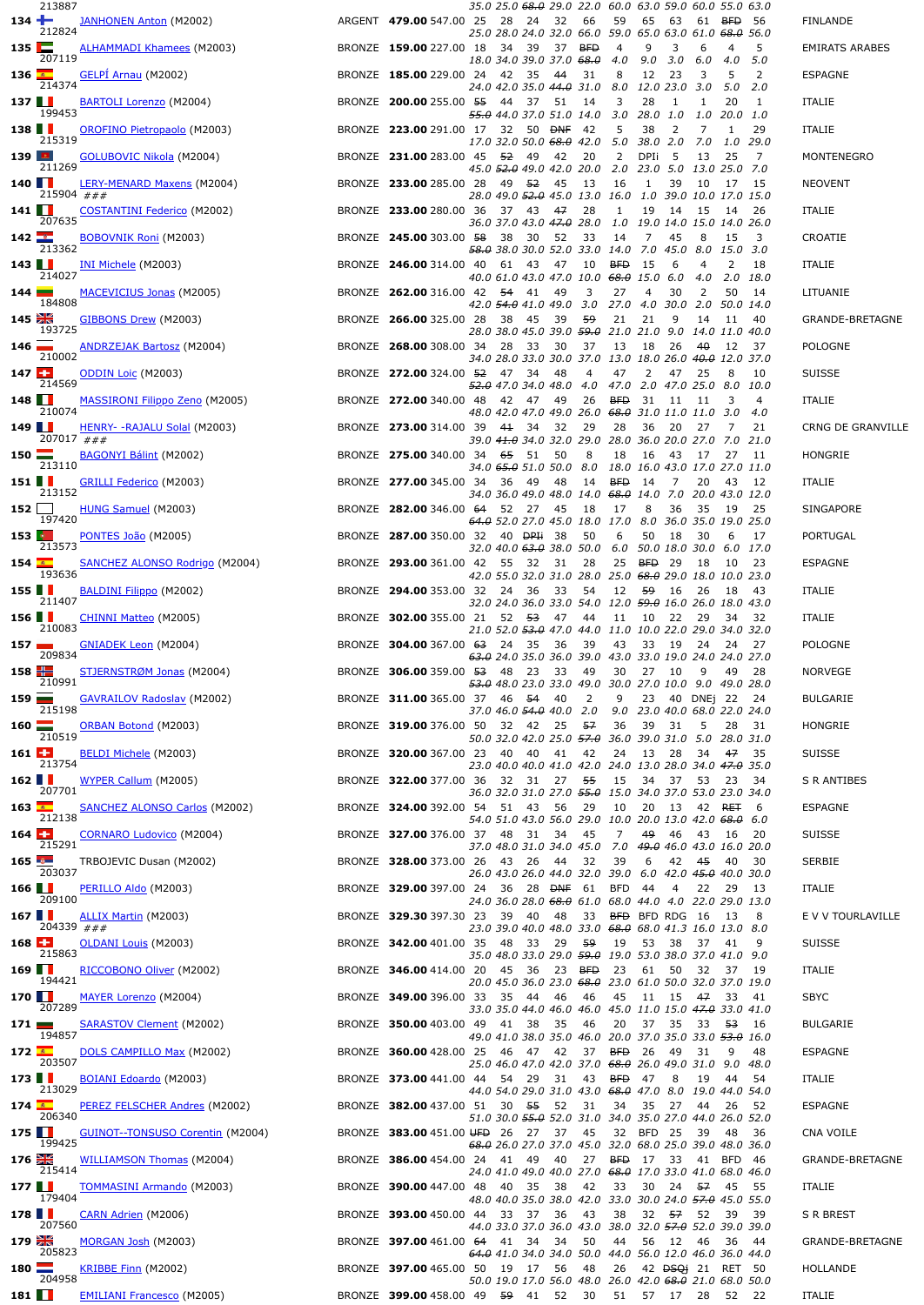|                        | 209113     |                                                                                         |                                                                          | 49.0 <del>59.0</del> 41.0 52.0 30.0 51.0 57.0 17.0 28.0 52.0 22.0       |     |               |                                  |          |                |                                                      |                   |                |                        |
|------------------------|------------|-----------------------------------------------------------------------------------------|--------------------------------------------------------------------------|-------------------------------------------------------------------------|-----|---------------|----------------------------------|----------|----------------|------------------------------------------------------|-------------------|----------------|------------------------|
| 182                    | 210996     | <b>LEINERT Malte</b> (M2004)                                                            | BRONZE 402.00 460.00 41 42 29                                            | 41.0 42.0 29.0 54.0 40.0 50.0 40.0 <del>58.0</del> 12.0 56.0 38.0       | 54  | 40            | 50                               | 40       | -58            | 12                                                   | 56                | -38            | ALLEMAGNE              |
| $183$ $\blacksquare$   |            | <b>STRELCIUNAS Rukas (M2003)</b>                                                        | BRONZE 404.00 472.00 35 49 26                                            |                                                                         | -26 | 60            | 42                               | 24       | 48             | 56                                                   | 38                | <b>BFD</b>     | LITUANIE               |
| $184$ $\frac{98}{215}$ | 207815     | <b>GRAHAM-TROLL Jack (M2005)</b>                                                        | BRONZE 406.00 468.00 22 46 35                                            | 35.0 49.0 26.0 26.0 60.0 42.0 24.0 48.0 56.0 38.0 <del>68.0</del>       | 38  | 41            | 29                               | 62       | 44             |                                                      | 50 DNEj 33        |                | GRANDE-BRETAGNE        |
| $185$ $\blacksquare$   | 214007     | VOGT Felix (M2004)                                                                      | BRONZE 407.00 467.00 21 60 50                                            | 22.0 46.0 35.0 38.0 41.0 29.0 <del>62.0</del> 44.0 50.0 68.0 33.0       | 46  | 12            | 31                               | 46       | 52             | 59                                                   | 31                | - 59           | ALLEMAGNE              |
| 186                    | 213248     | <b>HOLLENBACH Tobias (M2004)</b>                                                        | BRONZE 409.00 471.00 51 27 34                                            | 21.0 60.0 50.0 46.0 12.0 31.0 46.0 52.0 59.0 31.0 59.0                  | 24  | 39            | 35                               | 29       | 62             | 55                                                   | 58                | 57             | ALLEMAGNE              |
| 187 $\blacksquare$     | 213324     | <b>GERMANIQUE Philemon</b> (M2003)                                                      | BRONZE 415.00 483.00 41 30                                               | 51.0 27.0 34.0 24.0 39.0 35.0 29.0 <del>62.0</del> 55.0 58.0 57.0<br>46 | 50  | 35            | 41                               | 5        | 41             | 58                                                   | BED BFD           |                | C O Y C HYEROIS        |
|                        | 194786     |                                                                                         |                                                                          | 41.0 30.0 46.0 50.0 35.0 41.0 5.0 41.0 58.0 68.0 68.0                   |     |               |                                  |          |                |                                                      |                   |                |                        |
| $188$ $\blacksquare$   | 214017     | NASTI Diego (M2003)                                                                     | BRONZE 423.00 484.00 44 34 49                                            | 44.0 34.0 49.0 55.0 48.0 22.0 58.0 <del>61.0</del> 36.0 30.0 47.0       | 55  | 48            | 22                               | 58       | 61             | 36                                                   | -30               | - 47           | <b>ITALIE</b>          |
| 189E                   | 205723     | DINDORUK Erim (M2003)                                                                   | BRONZE 430.00 492.00 DNEi 16 20 22                                       | 68.0 16.0 20.0 22.0 <del>62.0</del> 55.0 51.0 34.0 61.0 42.0 61.0       |     | - 62          | 55                               | 51       | 34             | 61                                                   | 42                | 61             | <b>SUISSE</b>          |
| $190$ $\blacksquare$   | 208448     | MAXIME Quentin (M2003)                                                                  | BRONZE 433.00 501.00 DPIi 37 53                                          | 66.0 37.0 53.0 35.0 42.0 40.0 25.0 55.0 48.0 32.0 <del>68.0</del>       | 35  | - 42          | 40                               | 25       | - 55           | 48                                                   | 32 BFD            |                | C O Y C HYEROIS        |
| $191$ –                | 213359     | <b>BOISVERT Leo</b> (M2004)                                                             | BRONZE 438.00 506.00 43 58 24                                            | 43.0 58.0 24.0 46.0 62.0 <del>68.0</del> 48.0 32.0 51.0 21.0 53.0       | 46  |               | 62 BFD 48                        |          | -32            |                                                      | 51 21 53          |                | MONACO                 |
| 192                    | 194794     | PARTON Felix (M2005)                                                                    | BRONZE 439.00 507.00 22 42 42 40                                         | 22.0 42.0 42.0 40.0 64.0 <del>68.0</del> 68.0 21.0 49.0 35.0 56.0       |     | 64            | BFD BFD 21                       |          |                | 49                                                   | -35               | 56             | Y C CANNES             |
| 193                    | 205309     | CIRTAUTAS Gediminas (M2003)                                                             | BRONZE 442.00 499.00 57 29 40                                            | 57.0 29.0 40.0 27.0 57.0 53.0 22.0 54.0 54.0 55.0 51.0                  | 27  | 57            | 53                               | 22       | - 54           | 54 55                                                |                   | - 51           | LITUANIE               |
| $194 -$                | 214084     | <b>SCHARBERT Benjamin (M2004)</b>                                                       | BRONZE 445.00 513.00 47 43 DPH 44                                        | 47.0 43.0 <del>68.0</del> 44.0 17.0 49.0 41.0 53.0 38.0 68.0 45.0       |     | 17            | 49                               | 41       | - 53           |                                                      | 38 DSQ1 45        |                | <b>SUISSE</b>          |
| $195$ $\blacksquare$   | 193733     | KARASSANE Zaki (M2004)                                                                  | BRONZE 457.00 525.00 14 31 38 44 UFD                                     |                                                                         |     |               | 37                               |          |                | 54 DSQi 63 59 49                                     |                   |                | Y C CANNES             |
| 196                    |            | DARACIUS Arunas (M2003)                                                                 | BRONZE 462.00 530.00 46 44                                               | 14.0 31.0 38.0 44.0 68.0 37.0 54.0 68.0 63.0 59.0 49.0<br>-33           | 37  | 57            | <b>BFD</b>                       | 52       | 56             | 23                                                   | -46               | <b>DNF</b>     | LITUANIE               |
| 197                    | 207811     | <b>LENCZOWSKI Kamil (M2005)</b>                                                         | BRONZE 470.00 534.00 52 45 51                                            | 46.0 44.0 33.0 37.0 57.0 <del>68.0</del> 52.0 56.0 23.0 46.0 68.0       | 48  | 18            | 46                               | 43       | - 51           | 64                                                   | 54 62             |                | <b>POLOGNE</b>         |
| 198                    | 191839     | VACULA Jirí (M2005)                                                                     | BRONZE 472.00 534.00 29 25 55                                            | 52.0 45.0 51.0 48.0 18.0 46.0 43.0 51.0 64.0 54.0 62.0                  | 42  | 40            | 52                               | 60       | 60             | 62                                                   | 51                | 58             | REPUBLIQUE TCHE        |
| $199 \equiv$           | 208695     | <b>GYORFI TOTH Zsombor (M2004)</b>                                                      | BRONZE 506.00 566.00 55 50 59                                            | 29.0 25.0 55.0 42.0 40.0 52.0 60.0 60.0 62.0 51.0 58.0                  | 50  | 23            | 48                               | 45       | 59             | 60                                                   | 57 60             |                | HONGRIE                |
| $200 - 26$             | 203049     | BRADLEY Max (M2002)                                                                     | BRONZE 529.00 597.00 54 29 52 15                                         | 55.0 50.0 59.0 50.0 23.0 48.0 45.0 59.0 <del>60.0</del> 57.0 60.0       |     | 66            | 54                               |          |                | 55 DNF DNF DNF DNF                                   |                   |                | GRANDE-BRETAGNE        |
| $201 +$                | 213080     | <b>GUMBLEY Theo</b> (M2004)                                                             | BRONZE 559.00 627.00 27 14 <del>DNF</del> DNF DNF DNF DNF DNF DNF DNF 42 | 54.0 29.0 52.0 15.0 66.0 54.0 55.0 <del>68.0</del> 68.0 68.0 68.0       |     |               |                                  |          |                |                                                      |                   |                | <b>GRANDE-BRETAGNE</b> |
| $202 \equiv$           | 210233     | MAJOROS Balázs (M2004)                                                                  | EMERAUDE 236.00 295.00 35 59 58                                          | 27.0 14.0 <del>68.0</del> 68.0 68.0 68.0 68.0 68.0 68.0 68.0 42.0       | 59  | 54            | 1                                | 2        | 3              | 17                                                   | 4                 | 3              | HONGRIE                |
| $203$ $\blacksquare$   | 213102     | RISTAL Georg (M2003)                                                                    | EMERAUDE 248.00 309.00 61 53 44                                          | 35.0 <del>59.0</del> 58.0 59.0 54.0                                     | 57  | 25            | 1.0<br>26                        | 2.0<br>3 | 10             | 3.0 17.0 4.0<br>9                                    | 10                | 3.0<br>-11     | <b>ESTONIE</b>         |
| 204                    | 213777     | NIEMI Anton (M2004)                                                                     | EMERAUDE 265.00 333.00 55 56 57 DNF 18                                   | 61.0 53.0 44.0 57.0 25.0 26.0 3.0 10.0 9.0 10.0 11.0                    |     |               | 25                               | 13       | 5              | 30                                                   | -1                | 5              | <b>FINLANDE</b>        |
| 205 $\blacksquare$     | 203723     |                                                                                         | EMERAUDE 280.00 334.00 49 40 44                                          | 55.0 56.0 57.0 68.0 18.0                                                | 52  | 45            | 25.0 13.0<br>18                  | 54       | 5.0<br>7       | 30.0 1.0<br>8                                        | 7                 | 5.0<br>10      |                        |
| $206$ $\blacksquare$   | 208915     | SEMERARO Pietro Paolo (M2006)                                                           | EMERAUDE 288.00 355.00 59 55 63 54                                       | 49.0 40.0 44.0 52.0 45.0 18.0 54.0 7.0                                  |     |               | 5                                | 17       | 9              | <b>UFD</b>                                           | 8.0 7.0 10.0<br>8 | 4              | ITALIE<br>HONGRIE      |
| 207                    | 209452     | <b>NAGY Bendeguz</b> (M2004)                                                            |                                                                          | 59.0 55.0 63.0 54.0 14.0 5.0 17.0 9.0 67.0 8.0 4.0                      |     | - 14          |                                  |          |                |                                                      |                   |                |                        |
|                        | 193080     | STARIC Simon (M2005)                                                                    | EMERAUDE 295.00 362.00 53 62 56 53 19                                    | 53.0 62.0 56.0 53.0 19.0 6.0 26.0 4.0 4.0 12.0 67.0                     |     |               | - 6                              | 26       | $\overline{4}$ |                                                      | 4 12 BFD          |                | CROATIE                |
| $208$ $\blacksquare$   | 200040     | OTTO Nils Ruben (M2004)                                                                 | EMERAUDE 297.00 358.00 61 53 45                                          | 61.0 53.0 45.0 43.0 40.0 41.0 24.0 27.0 1.0 3.0 20.0                    | 43  | -40           | 41                               | 24       | 27             | 1                                                    | 3                 | 20             | ALLEMAGNE              |
| 209 $\blacksquare$     | 212487     | <b>MALFASSI Giovanni</b> (M2003)                                                        | EMERAUDE 297.00 358.00 50 54 61 54                                       | 50.0 54.0 61.0 54.0 47.0 22.0 11.0 22.0 16.0 2.0 19.0                   |     | 47 DPIi 11 22 |                                  |          |                | 16                                                   | -2                | 19             | ITALIE                 |
| 210                    | 210005     | MAZUROWSKI Micha? (M2004)                                                               | EMERAUDE 298.00 365.00 47 43 54 55                                       | 47.0 43.0 54.0 55.0 41.0 33.0 10.0 1.0                                  |     | - 41          | 33                               | 10       | 1              | 5<br>5.0 <del>67.0</del> 9.0                         | <b>BFD</b>        | 9              | POLOGNE                |
| 211 $\bullet$          | 179268     | <b>BEDLINSKYY Vladislav</b> (M2003)                                                     | EMERAUDE 303.00 363.00 60 59 58                                          | 60.0 59.0 58.0 59.0 27.0 21.0 1.0 39.0 18.0 14.0 7.0                    | 59  | - 27          | 21                               | 1        | 39             | 18                                                   | - 14              | 7              | PORTUGAL               |
| $212 +$                | 215252     | KIISKI Joel (M2005)                                                                     | EMERAUDE 304.00 366.00 62 60 61                                          | 62.0 60.0 61.0 58.0 54.0                                                | 58  | 54            | 7<br>7.0 7.0 2.0 22.0 11.0 22.0  | 7        | 2              |                                                      | 22 11 22          |                | <b>FINLANDE</b>        |
| 213 $\blacksquare$     | 214936     | ROMONT Malo (M2004)                                                                     | EMERAUDE 308.00 369.00 49 61 51 51                                       | 49.0 <del>61.0</del> 51.0 51.0 28.0 52.0 14.0 17.0 11.0 23.0 12.0       |     | 28            |                                  | 52 14 17 |                |                                                      | 11 23 12          |                | C N PORNIC             |
| $214$ $\bullet$        | 168063     | DIAS Rodrigo (M2003)                                                                    | EMERAUDE 321.00 388.00 62 56 55 54                                       | 62.0 56.0 55.0 54.0 32.0 10.0 8.0 25.0 <del>67.0</del> 5.0 14.0         |     | 32            | 10                               | 8        |                | 25 UFD                                               | - 5               | -14            | <b>PORTUGAL</b>        |
| 215 $\blacksquare$     | 210884 ### | PIROIRD Martin (M2002)                                                                  | EMERAUDE 327.00 385.00 40 56 57 49 58                                    | 40.0 56.0 57.0 49.0 <del>58.0</del> 13.0 19.0 16.0 13.0 47.0 17.0       |     |               | 13                               | 19       |                | 16 13 47 17                                          |                   |                | <b>YCPR Marseille</b>  |
| 216                    | 204947     | BESTAUSKAS Nojus (M2004)                                                                | EMERAUDE 336.00 403.00 47 51 50 34                                       | 47.0 51.0 50.0 34.0 56.0                                                |     | 56            | 9<br>9.0 30.0 30.0 2.0 27.0 67.0 | 30       | -30            |                                                      | 2 27 BFD          |                | LITUANIE               |
| 217 $\blacksquare$     | 210068     | VIGNOLA Filippo (M2004)                                                                 | EMERAUDE 338.00 403.00 65 63 60                                          | <del>65.0</del> 63.0 60.0 63.0 51.0 3.0 23.0 37.0 26.0 6.0 6.0          | 63  | 51            | 3                                | 23       | 37             | 26                                                   | 6                 | 6              | ITALIE                 |
| 218                    | 207363     | <b>KRÜTZE Noah (M2003)</b>                                                              | EMERAUDE 346.00 404.00 40 49 58                                          |                                                                         | 39  | 50            | 36                               | 33       | - 43           | 6                                                    | 29 21             |                | ALLEMAGNE              |
| 219 三                  | 205226     | <b>ALEXANDRIS Neoklis</b> (M2003)                                                       | EMERAUDE 367.00 433.00 60 66 61 61                                       | 40.0 49.0 58.0 39.0 50.0 36.0 33.0 43.0 6.0 29.0 21.0                   |     | 22            | 14                               | 5        | 24             | 33                                                   |                   | 20 DNEi        | <b>GRECE</b>           |
| $220$ $\frac{12}{10}$  | 173611     | WOODLEY Oliver (M2004)                                                                  | EMERAUDE 368.00 435.00 57 63 65                                          | 60.0 <del>66.0</del> 61.0 61.0 22.0 14.0 5.0 24.0 33.0 20.0 67.0        | 63  | -38           | 8                                | 4        | 15             |                                                      | 53 BFD            | $\overline{2}$ | GRANDE-BRETAGNE        |
| 221 $\blacksquare$     |            | DIVELLA Alberto (M2005)                                                                 | EMERAUDE 369.00 436.00 63 50 50                                          | 57.0 63.0 65.0 63.0 38.0 8.0 4.0 15.0 53.0 <del>67.0</del> 2.0          | 46  | 51            | 37                               | 34 13    |                | 7                                                    |                   | 18 BFD         | ITALIE                 |
| $222 -$                | 213768     | <b>KANGUR Mattias Johan</b> (M2002)                                                     | EMERAUDE 374.00 430.00 56 38 45 47                                       | 63.0 50.0 50.0 46.0 51.0 37.0 34.0 13.0 7.0 18.0 <del>67.0</del>        |     | 53            | 31                               | 45       | 49 15          |                                                      | 28                | 23             | ESTONIE                |
| 223                    | 200064     | <b>GRAVIER Wandrille</b> (M2004)                                                        | EMERAUDE 374.00 442.00 39 32 DNF DNF 56                                  | 56.0 38.0 45.0 47.0 53.0 31.0 45.0 49.0 15.0 28.0 23.0                  |     |               | 32                               |          | 27 40          | 25                                                   | 31 24             |                | COYCHYEROIS            |
| 224                    | 206835     | PETROSIUS Paulius (M2004)                                                               | EMERAUDE 378.00 437.00 40 56 55 45 59                                    | 39.0 32.0 <del>68.0</del> 68.0 56.0 32.0 27.0 40.0 25.0 31.0 24.0       |     |               |                                  |          |                | 27  25  12  41  40  37                               |                   |                | LITUANIE               |
| $225$ $\Box$           | 195206     | JONCIC Danilo (M2002)                                                                   | EMERAUDE 379.00 447.00 42 39 RET 30 DSQj 50                              | 40.0 56.0 55.0 45.0 59.0 27.0 25.0 12.0 41.0 40.0 37.0                  |     |               |                                  | 31 UFD   |                | $\overline{\mathbf{3}}$                              | 19 30             |                | MONTENEGRO             |
| 226                    | 207266     | HAGENAUER Luka (M2005)                                                                  | EMERAUDE 381.00 448.00 51 50 54 55 48                                    | 42.0 39.0 <del>68.0</del> 30.0 68.0 50.0 31.0 67.0 3.0 19.0 30.0        |     |               | 4                                | 9        | 59             |                                                      | 29 22 BFD         |                | CROATIE                |
| 227                    | 206666     | MARUSZCZAK Szymon (M2005)                                                               | EMERAUDE 381.00 449.00 66 DNF 56 60                                      | 51.0 50.0 54.0 55.0 48.0                                                |     | 49            | 4.0                              |          |                | 9.0 59.0 29.0 22.0 <del>67.0</del><br>11 41 32 21 37 |                   | 8              | <b>POLOGNE</b>         |
| 228 $+$                | 215781     | ROININEN Aapo (M2002)                                                                   | EMERAUDE 385.00 450.00 58 65 51 61 DPIi                                  | 66.0 <del>68.0</del> 56.0 60.0 49.0 11.0 41.0 32.0 21.0 37.0 8.0        |     |               | - 40                             | 22 11    |                |                                                      |                   |                | <b>FINLANDE</b>        |
| $229$ $\Box$           | 203777     | SAMPOL VILLALONGA Marc (M2002) EMERAUDE 388.00 455.00 53 61 57 58 21 12 18 UFD 32 9 BFD |                                                                          | 58.0 65.0 51.0 61.0 51.0 40.0 22.0 11.0 19.0 44.0 28.0                  |     |               |                                  |          |                |                                                      |                   |                | <b>ESPAGNE</b>         |
|                        |            |                                                                                         |                                                                          |                                                                         |     |               |                                  |          |                |                                                      |                   |                |                        |